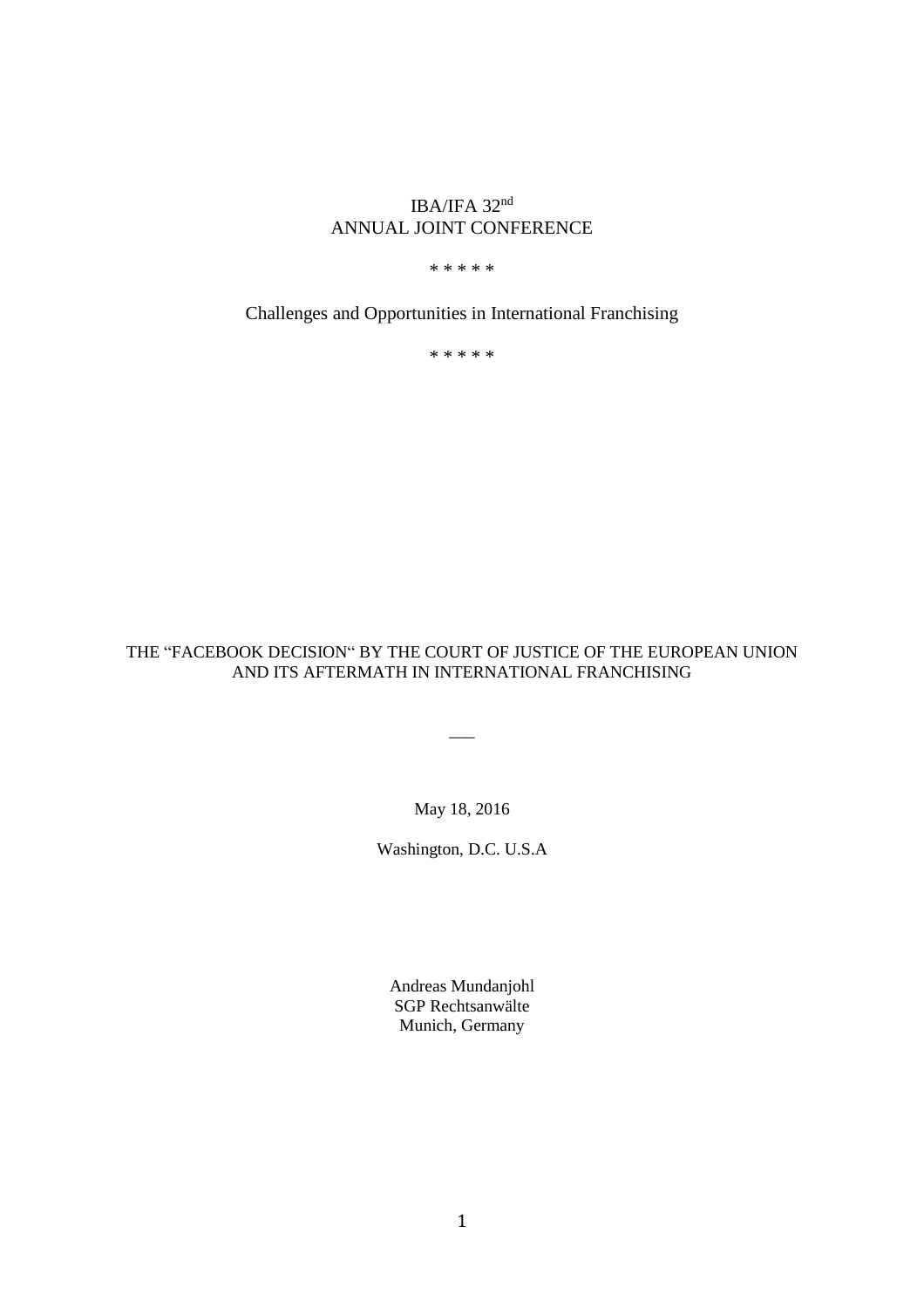### **Table of Contents**

- **1. The Judgement of the Court of Justice of the European Union (C-362/14)**
	- **1.1 Affirming the tight to data protection**
	- **1.2 EU law applicable to data transfers to third countries**
	- **1.3 Adequate level of data protection**
	- **1.4 No adequate level of data protection in the USA**
- **2. Effect of the Judgement on other data transfer mechanisms**
	- **2.1 Standard Contractual Clauses**
	- **2.2 Corporate Binding Rules**
	- **2.3 Consent**
- **3. Legal and financial risks arising from data-transfer to third countries**
	- **3.1 Risks for franchisees**
	- **3.2 Risks for franchisors**
- **4. The future: Privacy Shield!?**
- **5. Conclusion**
	- **5.1 Limitation of data to be transferred**
	- **5.2 Usage of servers within the European Union**
	- **5.3 Standard Contractual Clauses**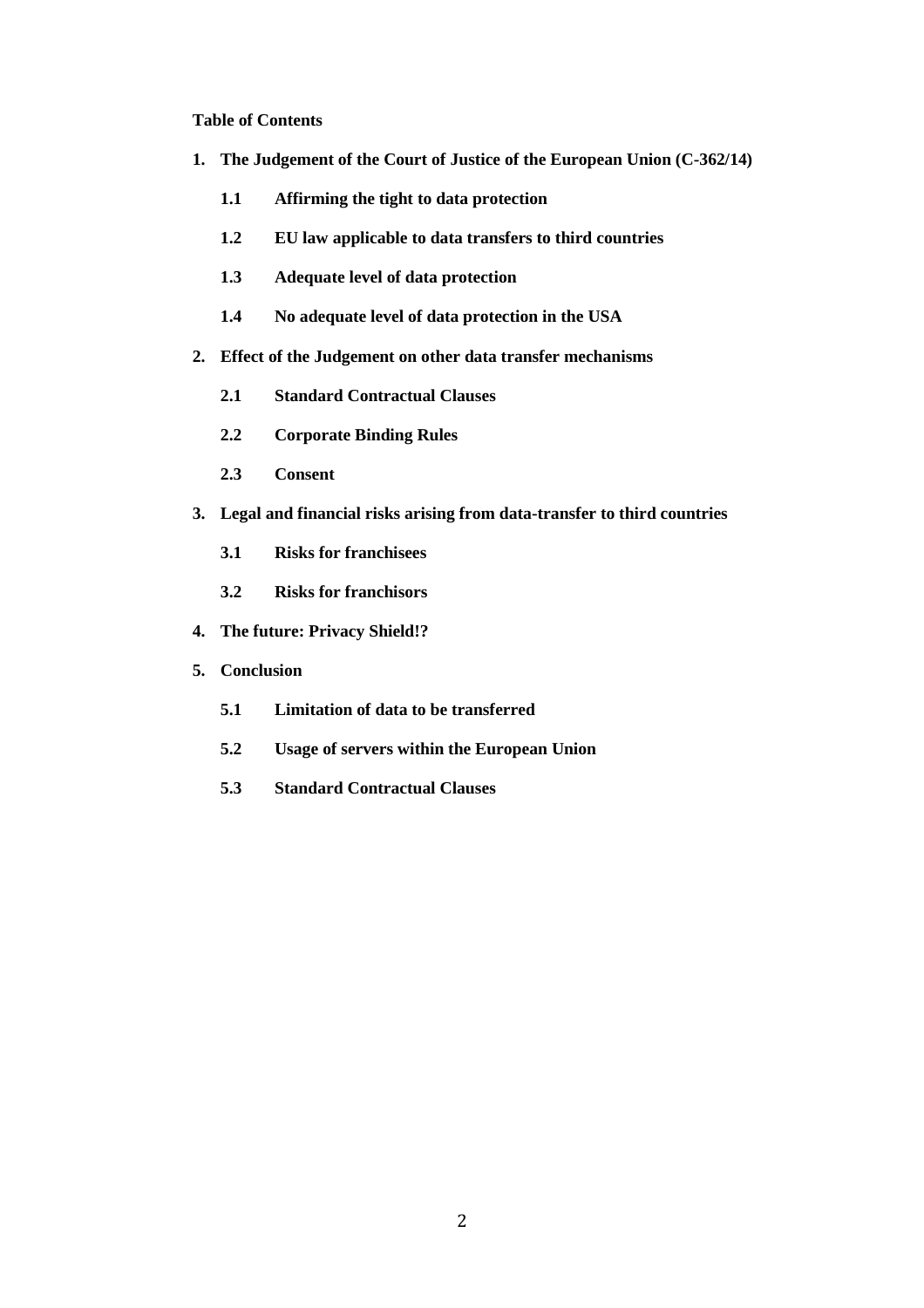#### **1. The Judgement of the Court of Justice of the European Union (C-362/14)**

On 6th of October 2015, the Court of Justice of the European Union ("CJEU" or "Court") ruled on the matter *Maximilian Schrems vs. data protection Commissioner* ("Schrems Case"). Mr. Schrems, an Austrian citizen, uses Facebook since 2008 and filed a complaint at the Irish data protection agency, claiming that the transfer of his personal data onto servers in the USA violates his fundamental rights because of the activity of the National Security Agency ("NSA"). The Irish agency rejected this complaint, stating that the European Commission had ruled in its decision of 26th July 2000 that the USA grant an adequate data-protection-level based on the so-called "Safe-Harbour"rules.

Safe Harbour was a self-regulatory data protection mechanism which US based companies could commit to in order to provide protection for personal data transferred from the EU to the USA. It consisted of a number of principles based on EU data protection law with which Safe Harbour member companies had to commit to comply, and was overseen by the US Federal Trade Commission ("FTC"). In 2000 the Commission issued a formal decision under Article 2524 of the Directive 95/46/EC<sup>1</sup> findding that transfers provide adequate protection under EU data protection law, if the US based receiver of the data commits to comply with Safe Harbour.

In the Judgement of 6th of October 2015 rendered by the Court on the Schrems Case (case 362/14) ("Judgment"), the CJEU points out that the existence of Safe-Harbour does not limit the national data protection authorities in assessing wether or not an adequate data-protection-level is granted in countries like the USA. Furthermore the CJEU points out that Safe-Harbour is only binding for American companies which decide to voluntarily participate in Safe Harbour, but not for state or federal authorities in the USA. The demands of national security overrule Safe-Harbour-principles; therefore American companies are obliged to disregard those Safe-Harbour principles, if necessary in the light of national security. Because personal data transfered from the European Union to the USA, without any limitation or differenciation are beeing stored and used by US authorities, the fundamental right of privacy of European citizens is violated. Therefore, the CJEU rules that Decision 2000/520 of the European Commission (stating that the USA provides an adequate data protection level) is invalid, meaning the end of Safe Harbour and clearly stating that there is (from a EU perspective) no adequate data protection level provided in the USA.

The most important aspects of the Judgement are as follows:

#### **1.1 Affirming the right to data protection**

 $\overline{a}$ 

The Judgment repeatedly affirms data protection to be a fundamental right under EU law. In particular, the Court found that generalized access to data by public authorities is a violation of this fundamental right (because it compromises the right to private life under Article 7 of the EU Charter of Fundamental Rights ("Charter"). Main reason is the lack of any proportionality or balancing analysis involving other rights and freedoms under the Charter in those cases of generalized access to data.

<sup>1</sup> http://eur-lex.europa.eu/legal-content/EN/TXT/PDF/?uri=CELEX:32000D0520&from=de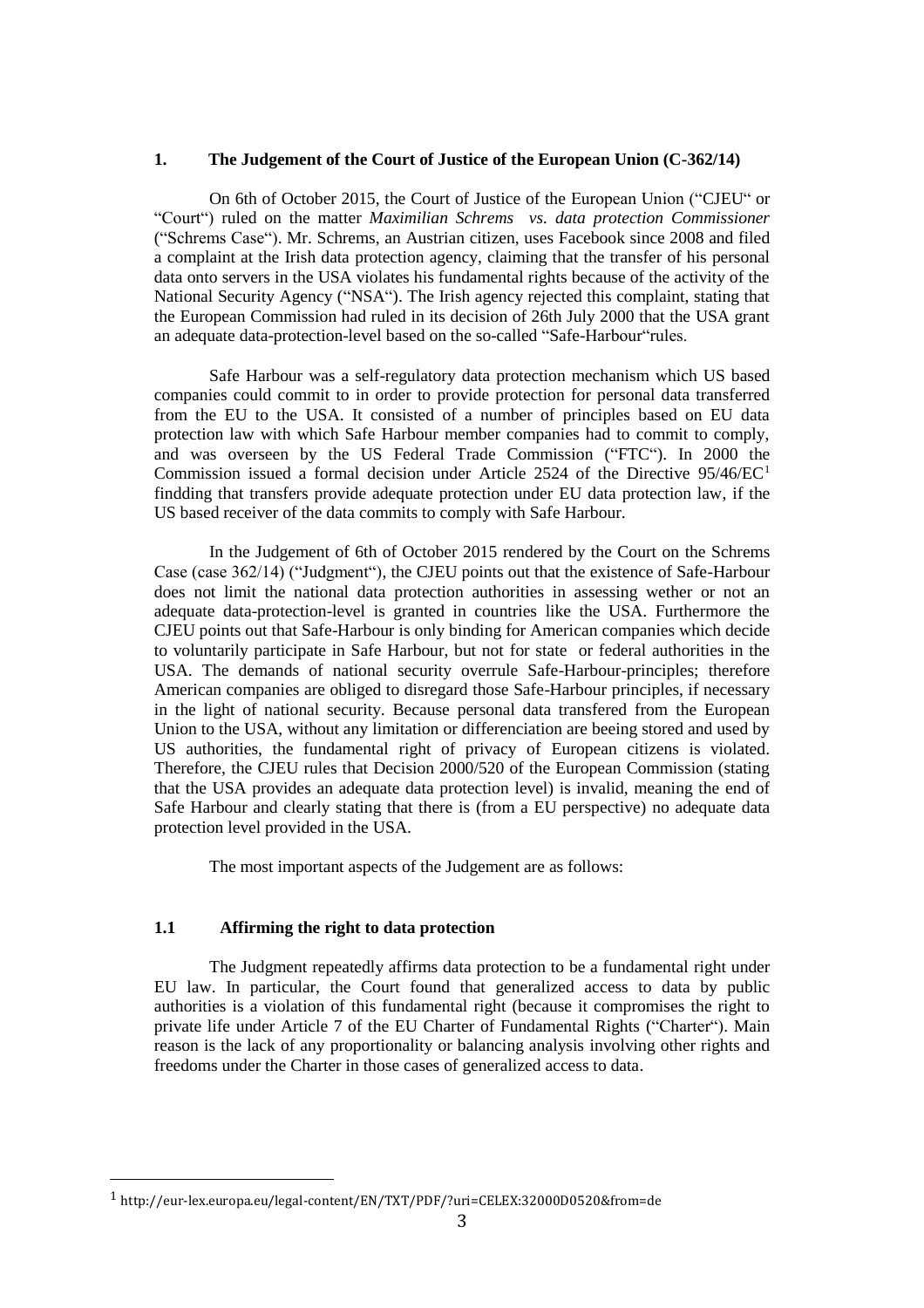#### **1.2 EU law applicable to data transfers to third countries**

The Court pointed out in its Judgment that EU law is applicable to data transfers to third countries. Although the Court did not directly apply EU law to third countries, the effect is the same when the Court states that EU law applied to data transfers since "*the operation consisting in having personal data transferred from a Member State to a third country constitutes, in itself, processing of personal data within the meaning of Article 2(b) of Directive 95/46*" <sup>2</sup> , which is subject to EU law.

This aspect of the Judgement is significant as it makes clear that such transfer of data from a Member State of the European Union requires "*essentially equivalent data protection*" in the third county the data is transfered to. In conclusion, the third country has to provide for the same level of data protection as defined by the Charter.

#### **1.3 Adequate level of data protection**

The Court defines the adequate level of protection for international data transfers as " essentially equivalent" but not necessarily " identical" to the level provided by EU law<sup>3</sup>. The Court gave a number of points of orientation to interpret the concept of essential equivalence, which set a high standard and which have been "summarized" by the Article 29 Working Party<sup>4</sup> in the form of a four-part test for detemining adequacy of data protection levels:

- *"A. processing should be based on clear, precise and accessible rules: this means that anyone who is reasonably informed should be able to foresee what might happen with her/his data where they are transferred;*
- *B. necessity and proportionality with regard to the legitimate objectives pursued need to be demonstrated: a balance needs to be found between the objective for which the data are collected and accessed (generally national security) and the rights of the individual;*
- *C. an independent oversight mechanism should exist, that is both effective and impartial: this can either be a judge or another independent body, as long as it has sufficient ability to carry out the necessary checks;*
- *D. effective remedies need to be available to the individual: anyone should have the right to defend her/his rights before an independent body. " <sup>5</sup>*

### **1.4 No adequate level of data protection in the USA**

The Judgment on the Schrems case does at no point make any explicit statements concerning the adequacy of the US legal rules on data protection, the details and obvious flaws of Safe Harbour, or the intelligence surveillance in the USA. It does not at all judge the US Legal System. CJEU President Koen Lenaerts later stated. "*We are not judging the U.S. system here, we are judging the requirements of EU law in terms of the*  conditions to transfer data to third countries, whatever they be<sup>"6</sup>. However, it remains clear that the judgmenet mainly focusses on a condemnation of US intelligence gathering practices and their effect on fundamental rights under EU data protection law; this is clear

 $\overline{a}$ 

<sup>2</sup> *Schrems v Data Protection Commissioner* [2014] IEHC 310; [2014] 2 ILRM 441, para. 45

<sup>3</sup> *Schrems v Data Protection Commissioner* [2014] IEHC 310; [2014] 2 ILRM 441, para. 73

<sup>4</sup> http://ec.europa.eu/justice/data-protection/article-29/index\_de.htm

<sup>5</sup> Statement of the Article 29 Working Party on the Consequences of the Schrems Judgment", 3 February 2016, <http://ec.europa.eu/justice/data-protection/article-29/press-material/press-

release/art29\_press\_material/2016/20160203\_statement\_consequences\_schrems\_judgement\_en.pdf

 $6$  CJEU President Koen Lenaerts in "ECJ President on EU Integration, Public Opinion, Safe Harbor, Antitrust", The Wall Street Journal, 14 October 2015.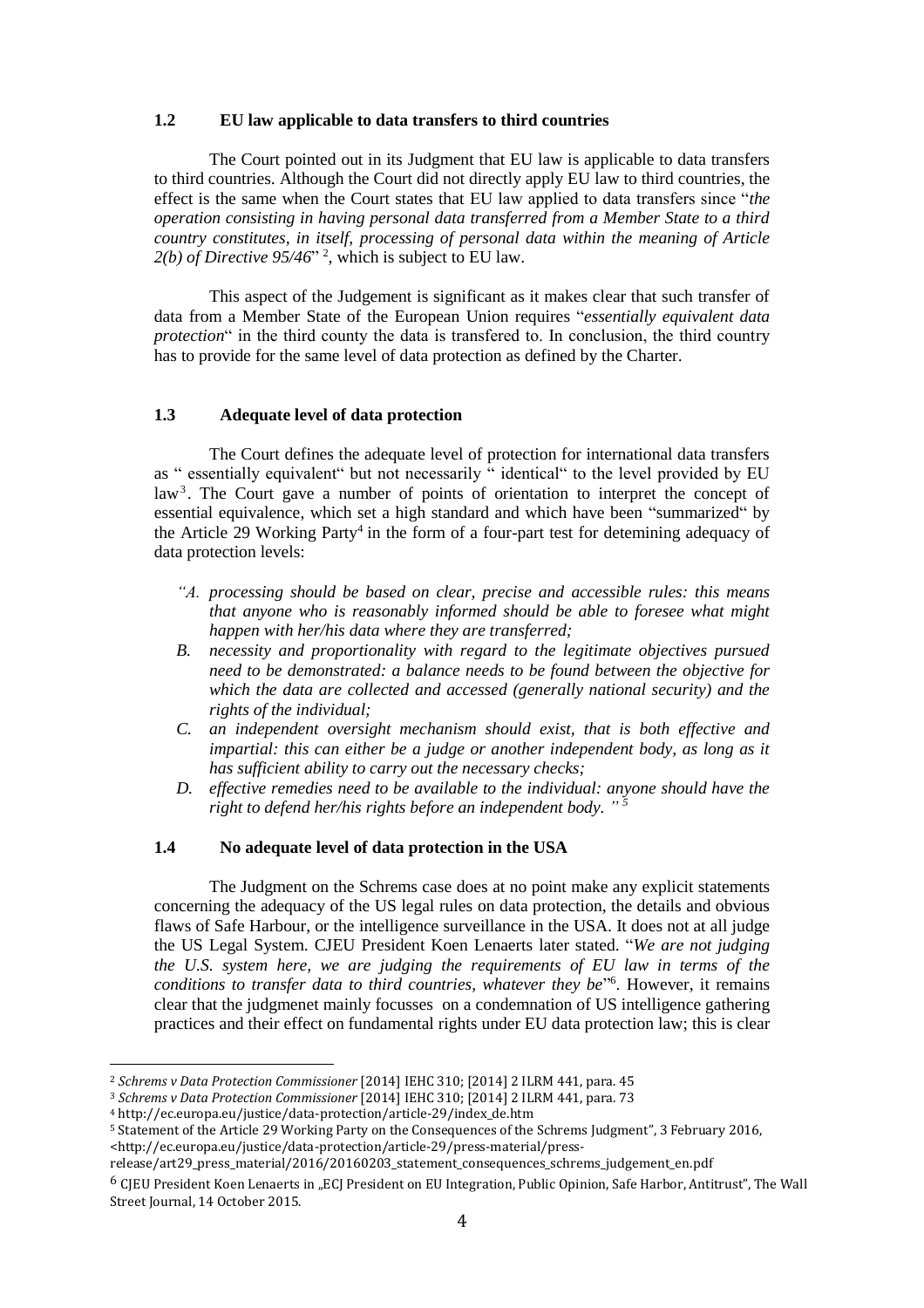as Safe Harbour is a US specific mechanism as well as from certain statements in the Judgement regarding US authorities and their access to data in ways that do not meet EU legal standards in areas such as purpose limitation, necessity, and proportionality<sup>7</sup>.

The Court defines the adequate level of protection for international data transfers as "essentially equivalent" but not necessarily"identical" to the level provided by the EU.

#### **2. Effect of the Judgement on other data transfer mechanisms**

The effect of the Schrems Case seems to be limited on data transfer to third countries based on Safe Harbour, but it is not. As pointed out, one main theme of the Schrems Case is the requirement of an adequate data protection level in any case of data transfer to a third country.

There are other mechanisms to transfer data to a third country, such as Corporate Binding Rules or EU Standard contractual clauses. Those mechanisms – as it might seem - are not directly affected by the Judgement, but given the abovementioned main themes of the Judgement there are obvious implications of the Judgement on those other mechansisms: The Judgement sets very strict criteria for data transfer to third countries, in particular the criteria of adequate level of protection. This criteria of adequacy must be applied to the other mechanisms as well, hence it seems unlikely that those mechanisms remain uneffected. In other words: if an adequate level of data protection cannot be assured, this lack of an adequate data protection level can not be healed by an agreement regarding the adequacy of the data protection level because the parties agree on something that they cannot provide, given the intelligence surveillance of US authorities.

For the remaining mechanisms this has the following effect:

#### **2.1 Standard Contractual Clauses**

In reference to clause 5 letter b of the Commission Decision on Standard Contractual Clauses for the transfer of personal data to processors established in third countries of 5 February 2010 (2010/87/EU), standard contractual clauses are one very important mechanism for data transfer to third countries. When entering into such an agreement based on standard contractual clauses, the data protection level at the reveiving party of the agreement is considered adequate, because the data importer guarantees to the European data exporter, among other things, that to his knowledge he is not subject to laws that make it impossible to follow the instructions of the data exporter and to comply with the contractual obligations.

In the logic of the Schrems Case, some European countries, in particular the data protection authorities thereof, started to question the validity of standard contractual clauses. The reason lies within the abovementioned main theme of the Judgement: an adequate level of data protection has to *exist*, not just to be agreed upon. As the USA do not provide for such adequate level of data protection, any agreement (like standard contractual clauses) on such an adequate level of data protection level is rendered worthless. For example, one German data protection authority - the " Independent data protection agency of Schleswig-Holstein" ("ULD") (Schleswig-Holstein beeing the most northern German state) - has declared its interpretation of the Judgment as follows: "*However, American contractors cannot comply with exactly this contractual obligation with respect to the law in force in the United States." 8*

 $\overline{a}$ 

<sup>7</sup> Schrems v Data Protection Commissioner [2014] IEHC 310; [2014] 2 ILRM 441, para. 90 <sup>8</sup> https://www.datenschutzzentrum.de/artikel/981-.html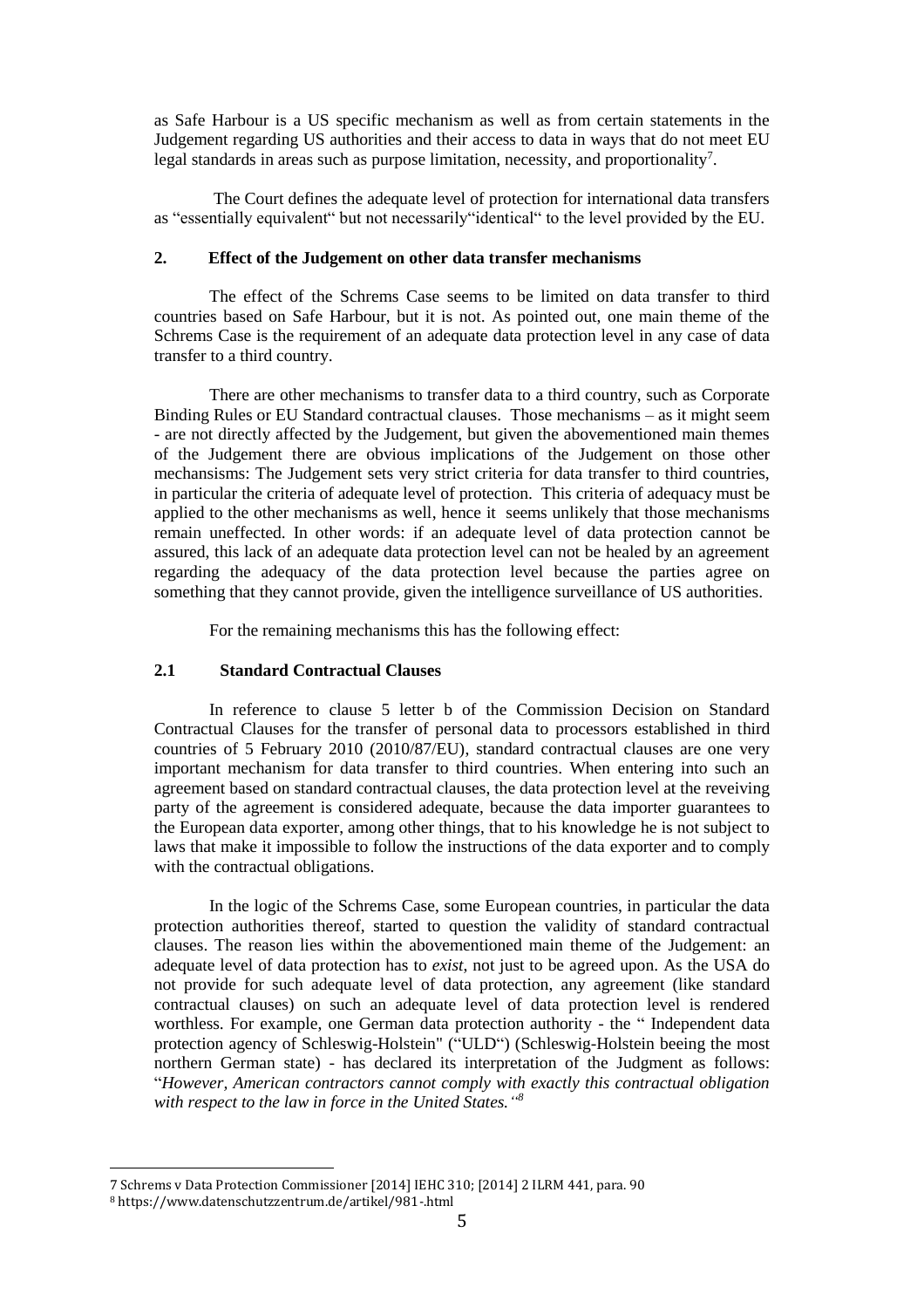The ULD considers Standard Contractual Clauses to be invalid, because within those clauses the data importer has to guarantee that " to his knowledge" he is not obliged by law to handle the personal data in any way that would be a violation of the request of the data exporter. This guarantee cannot be given in a valid way, knowing the activities of the NSA and other authorities.

As this is just one opinion by one state authority, similar tendencies can be witnessed throughout Europe. In the end it can be clearly stated: Standard contractual clauses have to be considered a legal risk, for authorities like the ULD potentially will find any data transfer based on standard contractual clauses not legitimate.

# **2.2 Binding Corporate Rules**

Binding Corporate Rules ("BCR") are internal rules adopted by multinational group of companies which define its global policy with regard to the international transfers of personal data within the same corporate group to entities located in countries which do not provide an adequate level of protection<sup>9</sup>.

BCR ensure that all data transfers made within a group benefit from an adequate level of protection. Once approved under the EU cooperation procedure, BCR provide a sufficient level of protection to companies to get authorisation of transfers by national data protection authorities.

As such, BCR used to be a reliable mechanism within multinational groups of companies to transfer data to third countries. But in the same logic as mentioned above for standard contractual clauses, BCR have to be considered a legal risk, since the parties agree on something that they cannot provide.

# **2.3 Consent**

 $\overline{a}$ 

The most effective way to legitimate data transfer to the US used to be the consent of the data subject (for example the customer). But even this mechanism, which relies not on the agreement of two parties but on the free will of the data subject, is considered not sufficient by some data protection authorities. For example, the abovementioned ULD states that consent to transfer of personal data to the USA cannot be given in a valid way:

"Consent for a personal data transfer according to section 4a BDSG (German Data Protection Act) regularly provides no option to serve as a legal basis for the admissibility of a transfer of personal data in the absence of an adequate level of data protection in a third country when, as discussed above, the very essence of the fundamental right is affected"<sup>10</sup>.

### **3. Legal and financial risks arising from data-transfer to third countries**

With all possible mechanisms for data transfer to third countries potentially useless (at least in the opinion of some authorities), any data transfer to such third country bears a legal and financial risk:

<sup>9</sup> http://ec.europa.eu/justice/data-protection/international-transfers/binding-corporate-rules/index\_en.htm <sup>10</sup> https://www.datenschutzzentrum.de/artikel/981-.html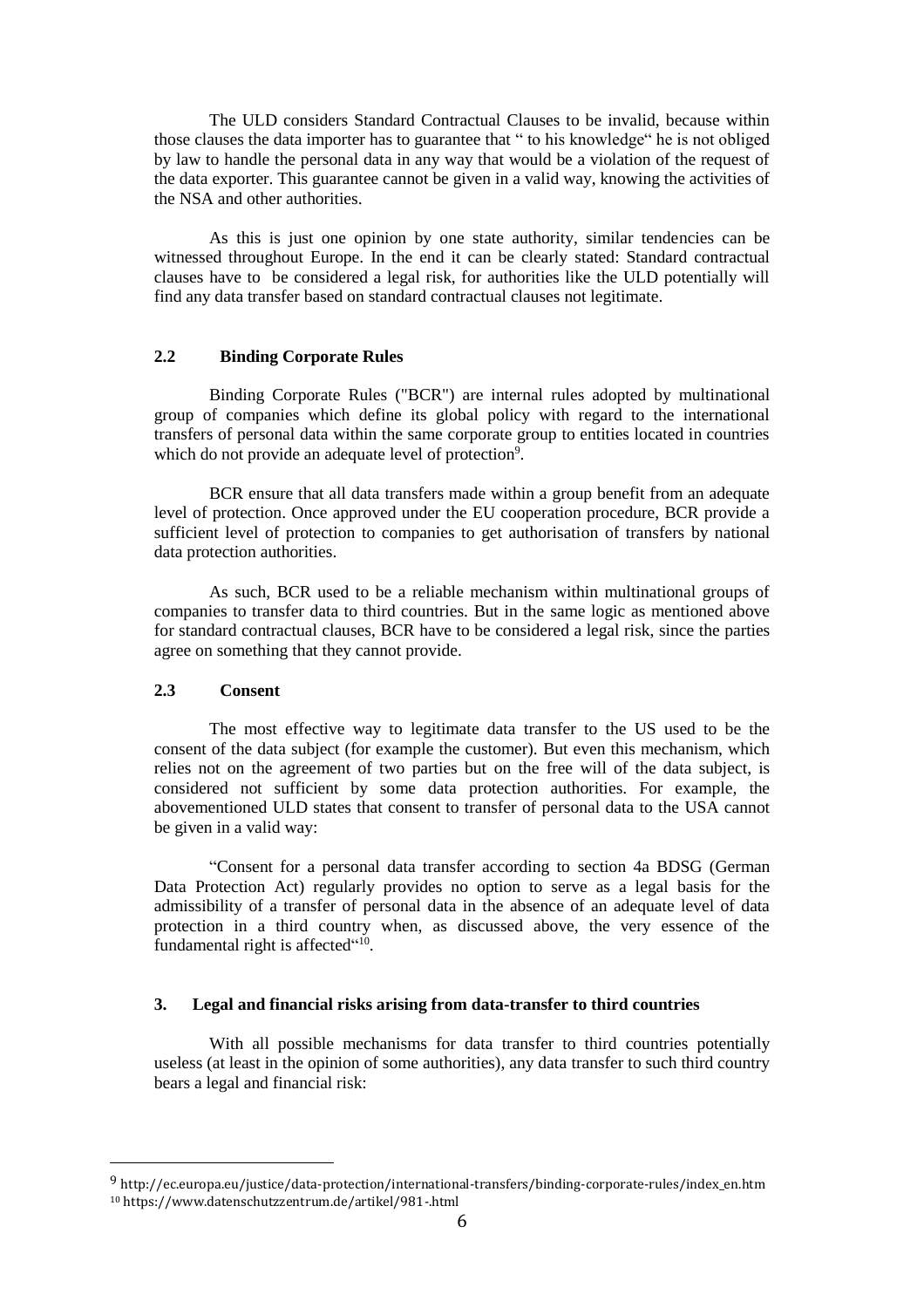#### **3.1 Risks for franchisees**

If a national data-protection authority finds data transfer of a European franchisee to an US based franchisor illegitimate, the financial risk varies in Germany from EUR 50.000,00 to EUR 300.000,00; the fines in other European countries are similar to this.

Apart from the financial risk, the damage of reputation in case of a illegitimate data transfer is very high, considering a high awareness for those issues in Europe not just since the Judgement.

#### **3.2 Risks for franchisors**

For franchisors, the financial risks are the same. In addition, franchisors have to be aware of the fact that franchisees might succesfully try to terminate the franchisegreements, claiming that the franchise-agreement states obligations (data transfer to franchisor in a third country) that are in violation of national and European legislation. First attempts in this direction coming from franchisees occur since beginning of 2016.

#### **4. The future: Privacy shield!?**

Since the Schrems Case was resolved by the Court, there have been negotiations between EU and US regarding a new agreement, the "*EU-US Privacy Shield*". The EU-US Privacy Shield imposes stronger obligations on US companies to protect Europeans' personal data. It claims to reflect the requirements of the CJEU, which ruled the previous Safe Harbour framework invalid. The Privacy Shield claims to require the U.S. to monitor and enforce more robustly, and cooperate more with European Data Protection Authorities. It includes, for the first time, written commitments and assurance regarding access to data by public authorities<sup>11</sup>.

Most legal commentators declare that Privacy Shield will face the same fate as Safe Harbour, as in fact it does not adress all the requirements of the Judgement. For example, the CJEU in *Schrems* found that "*legislation permitting the public authorities to have access on a generalised basis to the content of electronic communications must be regarded as compromising the essence of the fundamental right to respect for private life, as guaranteed by Article 7 of the Charter*". The Privacy Shield presents a confusing picture with regard to its coverage of mass surveillance or the bulk collection of data by US intelligence or national security agencies. On the one hand, in the documentation the European Commission states that "*The US assures there is no indiscriminate or mass surveillance on the personal data transferred to the US under the new arrangement*", and the US notes that under US law, bulk collection of data or mass surveillance is "prohibited". On the other hand, the US also states in the documentation that "*signals intelligence collected in bulk can only be used for six specific purposes*", and that "*any bulk collection activities regarding Internet communications that the U.S. Intelligence Community performs through signals intelligence operate on a small proportion of the Internet*", suggesting that bulk collection does occur<sup>12</sup>.

This is just one example of the many inconsistencies in the Privacy Shield-drafts in regards to the Judgement and its main holdings. It is widely expected that Privacy Shield, when in effect mid 2016 will be subject to complaints (Mr. Schrems already declared his intention to do so) and finally will be subject to a Judgement by the CJEU,

 $\overline{a}$ 

<sup>11</sup> European Commission, "Restoring trust in transatlantic data flows through strong safeguards: European Commission presents EU-U.S. Privacy Shield" (n 16).

<sup>12</sup> Kunder, Reality and Illusion in EU Data Transfer Regulation Post Schrems